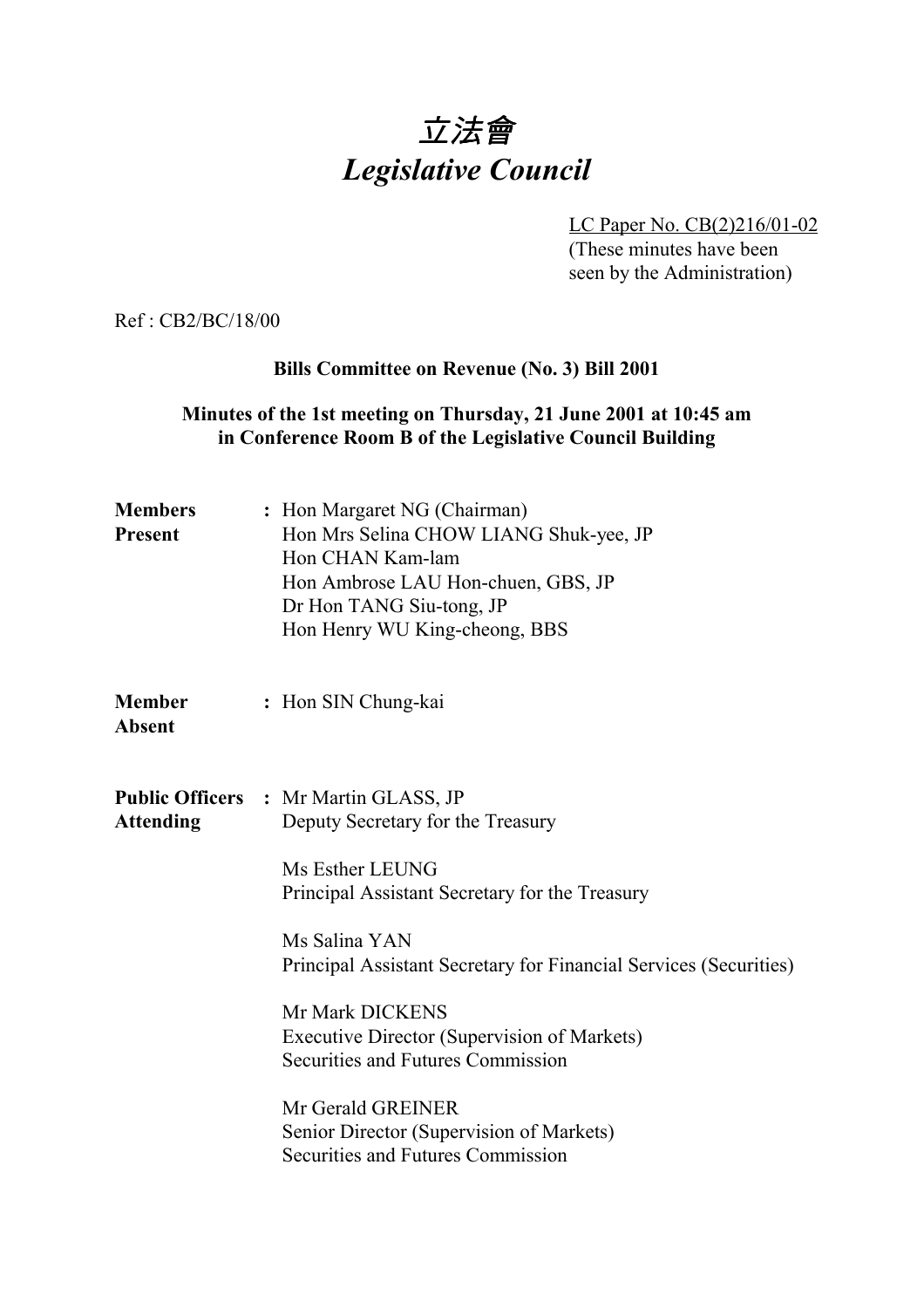| Action |                                      |                                                                                    |
|--------|--------------------------------------|------------------------------------------------------------------------------------|
|        |                                      | Mrs Teresa CHU<br><b>Assistant Commissioner of Inland Revenue</b>                  |
|        |                                      | Mr Thomas LI<br>Senior Superintendent of Stamp Office                              |
|        |                                      | Miss Maisie CHAN<br>Assistant Secretary for the Treasury                           |
|        |                                      | Miss Gloria LO<br><b>Assistant Secretary for Financial Services (Securities) 1</b> |
|        |                                      | Mr K F CHENG<br>Senior Assistant Law Draftsman, Department of Justice              |
|        | <b>Clerk</b> in<br><b>Attendance</b> | : Ms Doris CHAN<br>Chief Assistant Secretary (2) 4                                 |
|        | <b>Staff</b> in<br><b>Attendance</b> | : Ms Bernice WONG<br>Assistant Legal Adviser 1                                     |
|        |                                      | Ms Dora WAI<br>Senior Assistant Secretary (2) 4                                    |
|        |                                      |                                                                                    |

### **I. Election of Chairman**

 $\overline{a}$ 

Miss Margaret NG was elected Chairman of the Bills Committee.

# **II. Meeting with the Administration**

Briefing by the Administration

2. At the invitation of the Chairman, Deputy Secretary for the Treasury (DS for Tsy) briefed members on the background of the Revenue (No. 3) Bill 2001 (the Bill) as set out in the Legislative Council (LegCo) Brief on the Bill.

# Questions from members

3. Noting that 50% of the levy income collected by the Securities and Futures Commission (SFC) from each of the purchaser and seller of a securities transaction at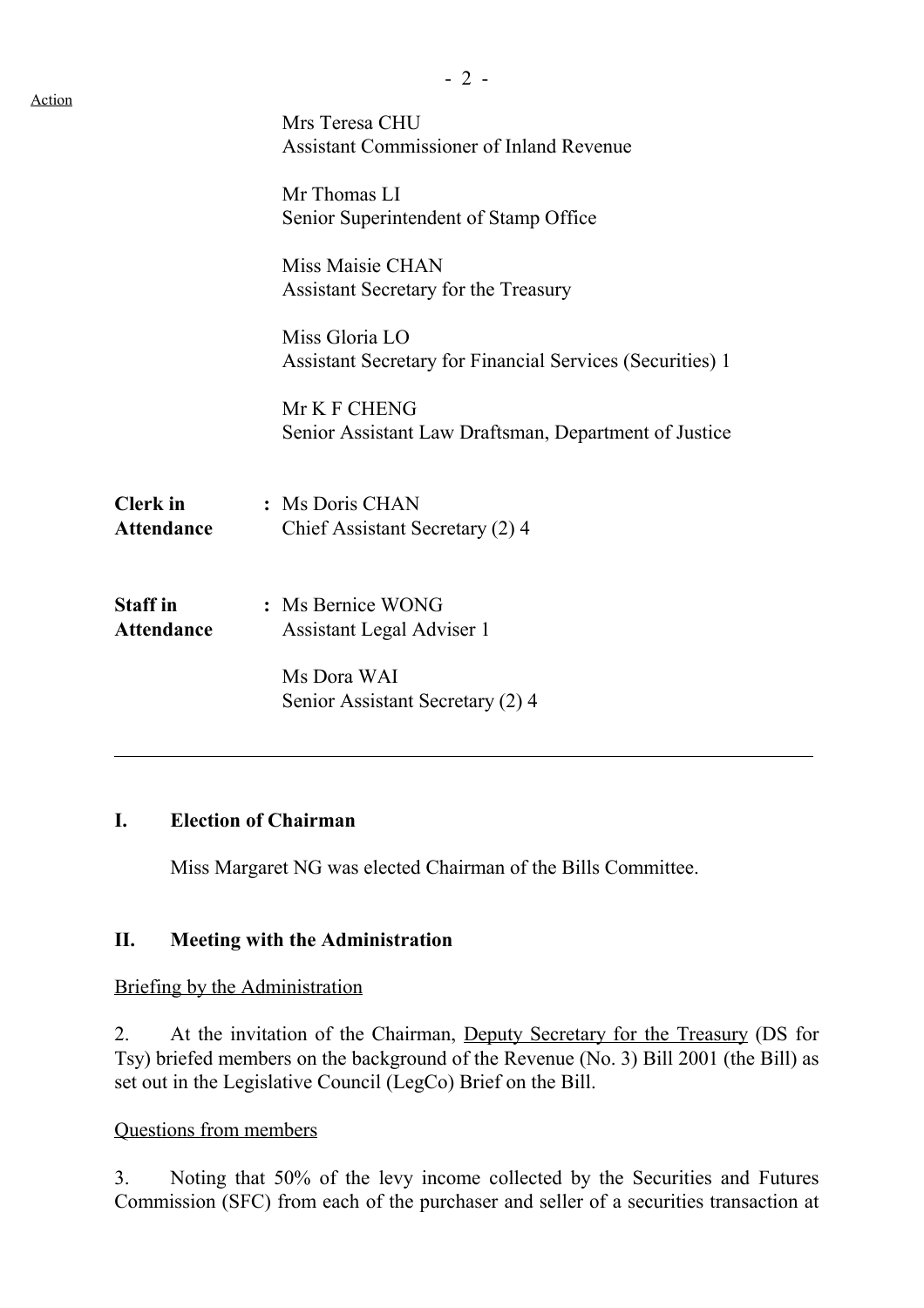Action

- 3 -

the rate of 0.01% of the consideration of the transaction was currently retained by the Stock Exchange of Hong Kong (SEHK), Dr TANG Siu-tong asked how SEHK could maintain its operation after its share of the levy was removed.

4. Principal Assistant Secretary for Financial Services (Securities) (PASFS(S)) explained that since SEHK had become a subsidiary of the Hong Kong Exchanges and Clearing Ltd which was a commercial entity, it was no longer justifiable for SEHK to rely on the statutory levy as a source of income. Following discussions, the Administration reached agreement with SEHK to remove the portion of the levy going to SEHK and replace it by a trading fee, which would initially be set at the same rate as the levy reduction. The proposed fee level had already been approved by SFC.

5. Dr TANG Siu-tong noted that the Administration proposed to increase the existing levy on securities transactions by 0.002% for the purpose of setting up a new Investor Compensation Fund (the new Fund). As the setting up of the new Fund was envisaged in the Securities and Futures Bill (the SF Bill) which was currently being considered by a bills committee, he asked whether it would be more logical for the proposed increase in levy under the Bill to be dealt with later after the new Fund had been set up.

6. In response, PASFS(S) pointed out that currently there were two compensation funds in operation, viz the Unified Exchange Compensation Fund (UECF) which provided compensation to investors who suffered from pecuniary loss as a result of default by their stockbrokers; and the Commodity Exchange Compensation Fund (CECF) which provided similar compensation to those who invested in commodity futures contracts. Money for the new Fund would come from the balance of the existing UECF and CECF and from an *ad valorem* levy on securities transactions. As the balance of UECF as at the end of the year 2000 amounted to some \$650 million which was insufficient to provide adequate protection to investors, the Administration considered it prudent to start building up UECF through an increase in levy. The balance under UECF, after making the necessary reserves for payment of outstanding compensation claims and refund of deposits to exchange participants, would be transferred to the new Fund when it was established. The levy increase was intended to last until the new Fund had accumulated \$1 billion. When this target was reached, the Administration would introduce legislative amendments to remove the additional levy of 0.002%.

7. PASFS(S) further pointed out that the LegCo Legal Service Division Report on the Bill confirmed that from the legal point of view, it was possible for the proposed levy increase to come into effect before the setting up of the new Fund and the making of the related rules in relation to the Fund.

8. Mr Henry WU said that the industry welcomed the proposed reduction in the rate of stamp duty and had no strong views on the proposed increase in the rate of transaction levy as well as the proposed trading fee payable to SEHK. He pointed out that the industry was concerned whether sufficient time would be allowed for them to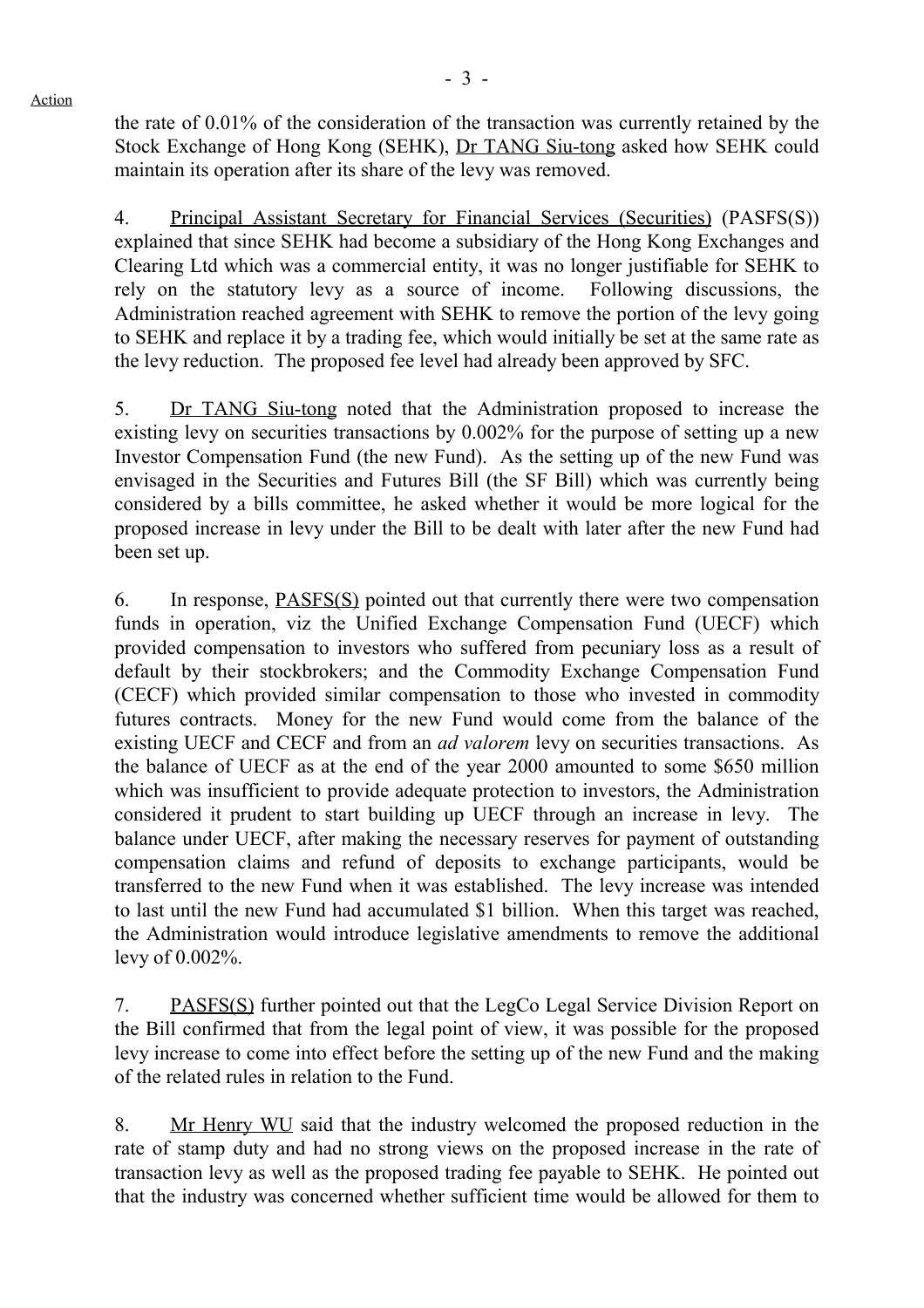Action

make preparations for the change, e.g. modifications to their existing computer software. The industry was also concerned whether brokers had to make their own arrangements to pay the levy of 0.007% to SEHK and SFC separately after the enactment of the Bill.

9. PASFS(S) said that the Administration had liaised with the industry on the matter and learned that a period of one month was needed to carry out the necessary modification works. The Administration would take into account the lead time required when proposing the effective date for the Bill.

10. Executive Director (Supervision of Markets), Securities and Futures Commission (ED(SM)/SFC) supplemented that the payment arrangements for transaction levy would remain unchanged, i.e. brokers would have to pay the levy of 0.007% to SEHK which would then arrange to pay 0.002% to SFC. He also said that a rubber stamp to update the old contract notes would be acceptable as an interim measure.

11. Assistant Legal Adviser 1 (ALA1) pointed out that both the Budget Speech and the LegCo Brief specified that the purpose of the proposed levy increase was to set up the new Fund. Before the new Fund was established, the increase in levy would form part of the reserves of SFC. Under section 99(2) of the Securities Ordinance (Cap. 333), SFC might, with the approval of the Financial Secretary, pay into UECF the monies received from the proposed additional levy of 0.002%. Having explained the legal aspect, she queried whether it would be more logical from the policy point of view that the proposed levy increase should be considered after the new Fund was established. She further pointed out that when introducing the Bill to the Bills Committee at the start of this meeting, the Administration seemed to have changed its policy in that the purpose of the proposed levy increase was not solely for setting up the new Fund, but also for topping up the balance of the existing UECF.

12. Mrs Selina CHOW sought clarification as to the purpose of the proposed levy increase. She questioned whether it was appropriate for the proposed increase in levy to be considered at this stage when the establishment of the new Fund had yet to be decided by the Bills Committee on the SF Bill. She also asked whether the industry had been consulted on the proposed increase and whether the target of \$1 billion was an appropriate amount.

13. PASFS(S) explained that the new Fund, when established, would replace the existing UECF and CECF. As UECF was currently under-funded, the Administration intended to start topping it up as soon as possible so that there would be a larger amount to be transferred to the new Fund once it was established.

14. As to why the proposed levy increase had to be considered now, ED(SM)/SFC said that this was based on the future demand on the new Fund made by the consultant engaged by SFC. Having regard to historical records and the expected market growth, the consultant developed a model which suggested that the new Fund should be bigger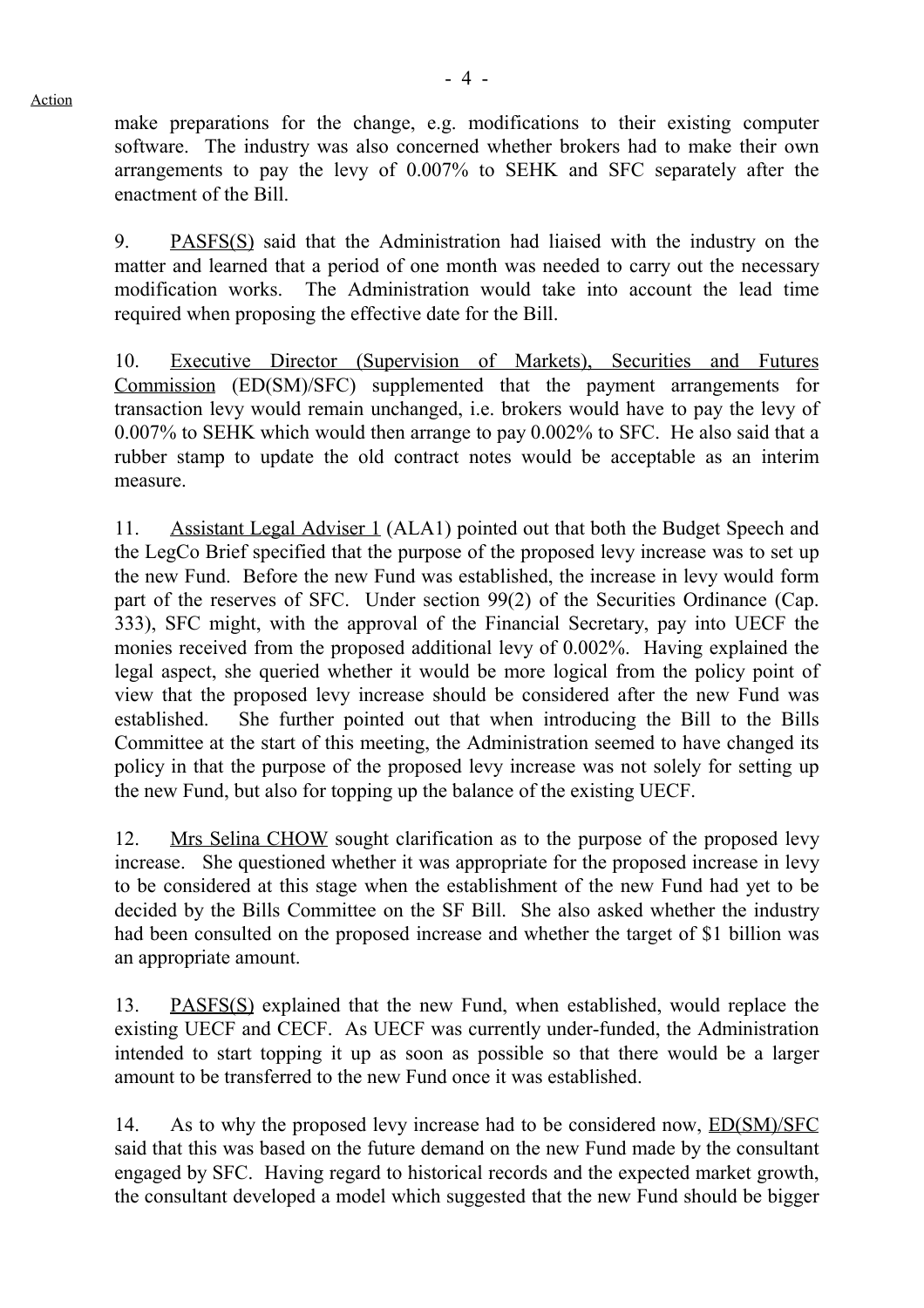than the existing fund in order to provide an extended coverage. Based on historical experience, it was estimated that \$92 million would have to be paid out each year under the extended coverage and it would increase over time as the market grew. That figure exceeded the income that the existing fund was currently making. Under the existing coverage on the stock exchange side, the model showed that \$79 million had to be paid out each year. This amount also exceeded the income of the existing fund, which was mainly from interest. Such income was approximately \$43 million per year at the moment.

15. As regards consultation with the industry, ED(SM)/SFC said that SFC had issued a consultation paper on the new Fund in March 2001. During the consultation period which ended on 6 April 2001, 11 submissions were received which showed that the industry was generally supportive of the proposed compensation arrangements under the new Fund. The gist of the comments received had been reported to the Bills Committee on the SF Bill.

16. As to whether \$1 billion was an appropriate amount, ED(SM)/SFC said that although \$1 billion would not be sufficient if there were two default cases like C.A. Pacific incident in a year, a balance had to be struck between raising too much money from the market and having an inadequate fund. On balance, \$1 billion was considered appropriate and the money should be raised sooner rather than later given the under-funding situation of the existing UECF.

17. Mr Henry WU said that based on the existing levy rate, it might take some five to six years for the fund to accumulate \$1 billion. He then informed the meeting that there were no unified views in the industry in respect of the proposed levy increase. Some considered it unfair as the levy rate for futures transactions would not be subject to the same increase. Some considered that the proposed levy increase should be able to attract more investments as the protection to investors would be enhanced. They considered it a good opportunity to increase the levy rate at this point in time because the actual cost of transaction would not increase following the reduction in stamp duty.

18. The Chairman asked the Administration to provide a breakdown of the amounts for beefing up the present fund and for augmenting the new Fund. ED(SM)/SFC explained that SFC had never tried to distinguish between the two. The information now available was that an amount of \$500 million to \$800 million would be available for transfer to the new Fund.

19. Mrs Selina CHOW considered it more appropriate that the Bills Committee should focus only on the under-funding situation of the existing fund rather than to address the need of the new Fund, the establishment of which had yet to be approved. She suggested that the Administration should inform members of the targeted level in topping up the existing fund and asked when the additional levy of 0.002% would be removed.

20. PASFS(S) said that based on compensation claims in the past 10 years and the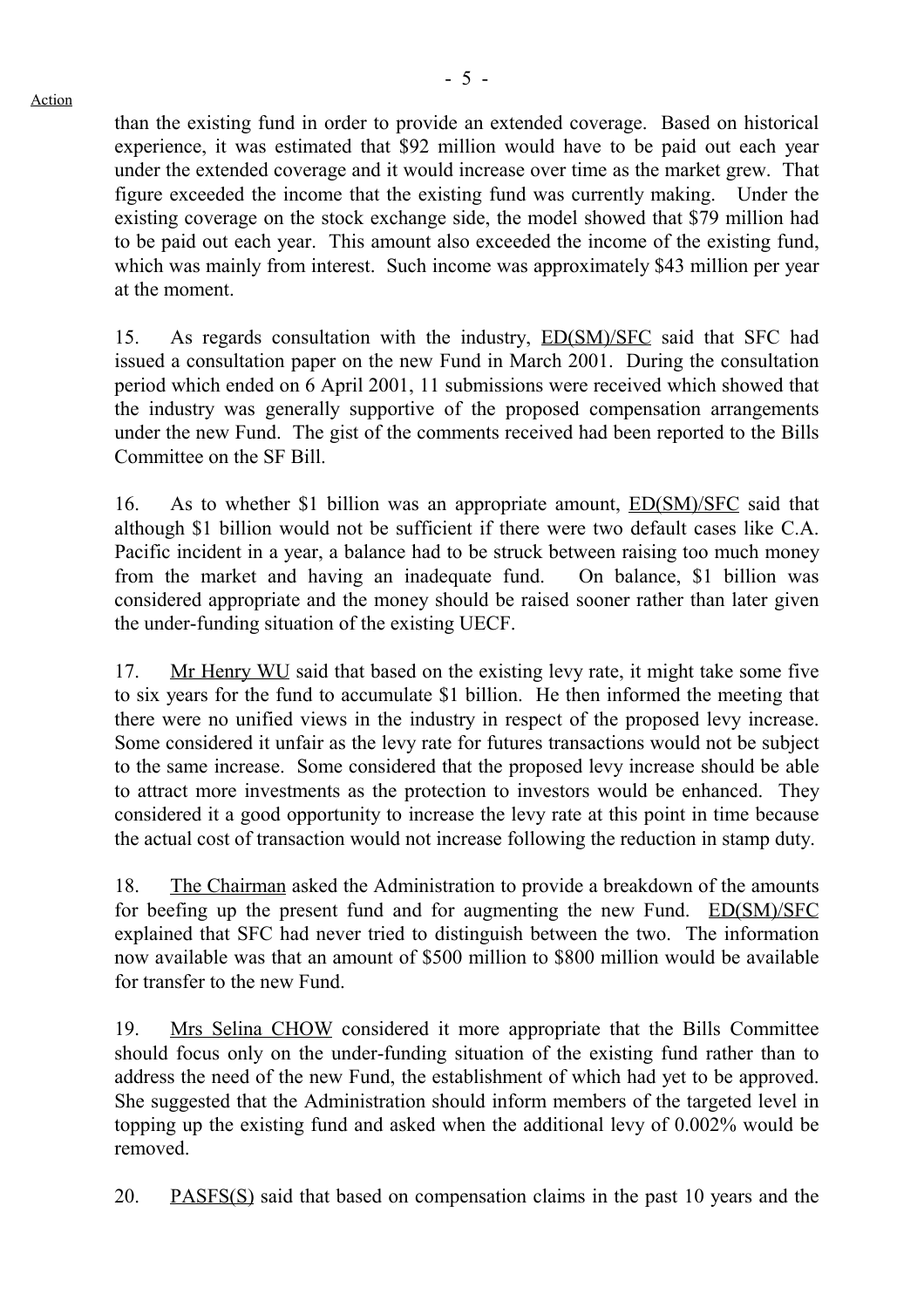Adm

- 6 -

expert advice of the risk assessment consultants, the existing fund was considered to be under-funded and should be topped up to \$1 billion in order to reach a prudent level. The time required to reach that level depended on the market turnover value and whether there would be claims for compensation. However, it was envisaged that with the proposed increase of 0.002% in the securities transaction levy and based on recent market turnover value, the UECF would receive about \$100 million levy income each year. As the UECF had a balance of about \$650 million at the end of the year 2000 and together with the income from interest, it would be able to accumulate \$1 billion in two to three years.

21. As the consensus of members was that only the under-funding situation of the existing fund should be dealt with under the Bill as far as increase in the levy rate was concerned, the Chairman asked the Administration to provide members with a justification solely on the basis of the under-funding situation, stating clearly how much levy income was required for that purpose. PASFS(S) undertook to provide members with the requested information as soon as possible.

22. Mr Henry WU opined that although members had reservations about the proposed levy increase, the proposed reduction in stamp duty should not be delayed as the public had been expecting such reduction since the Budget Speech was delivered in March 2001. Mrs Selina CHOW shared his view.

23. The Chairman agreed that the proposed increase in levy and reduction in stamp duty were two self-contained issues. She therefore suggested that the Administration should consider splitting the Bill in order to give earlier effect to the proposed reduction in stamp duty as members were very supportive of such reduction. Alternatively, it might consider appointing an earlier effective date for the part of the Bill relating to stamp duty reduction. She said that the Administration should bear the responsibility should there be any unnecessary delay in reducing the rate of stamp duty. DS for Tsy responded that the Administration did not wish to rebundle the Bill as it was a combined package. However, the Administration would consider the suggestion of appointing an earlier effective date for the reduction in stamp duty.

24. In reply to a question raised by the Chairman, ALA1 said that if members wished to support reduction in stamp duty, members could vote against clauses 2 and 3 of the Bill so that the rate of levy for securities transactions would remain unchanged. The rate of stamp duty would be reduced pursuant to clause 4 of the Bill. ALA1 added that if members, in addition to supporting the reduction in stamp duty, also supported that SEHK should not continue to receive the statutory levy as a source of income and that such levy should be replaced by a trading fee, members could vote for the entire Bill but a Committee Stage amendment (CSA) should be introduced to amend "0.007%" in clause 2 to "0.005%".

25. In response to the Chairman, ED(SM)/SFC said that in the event that clauses 2 and 3 of the Bill were not passed by LegCo, the only consequence was that the Government would start building up the existing fund later. He also drew members'